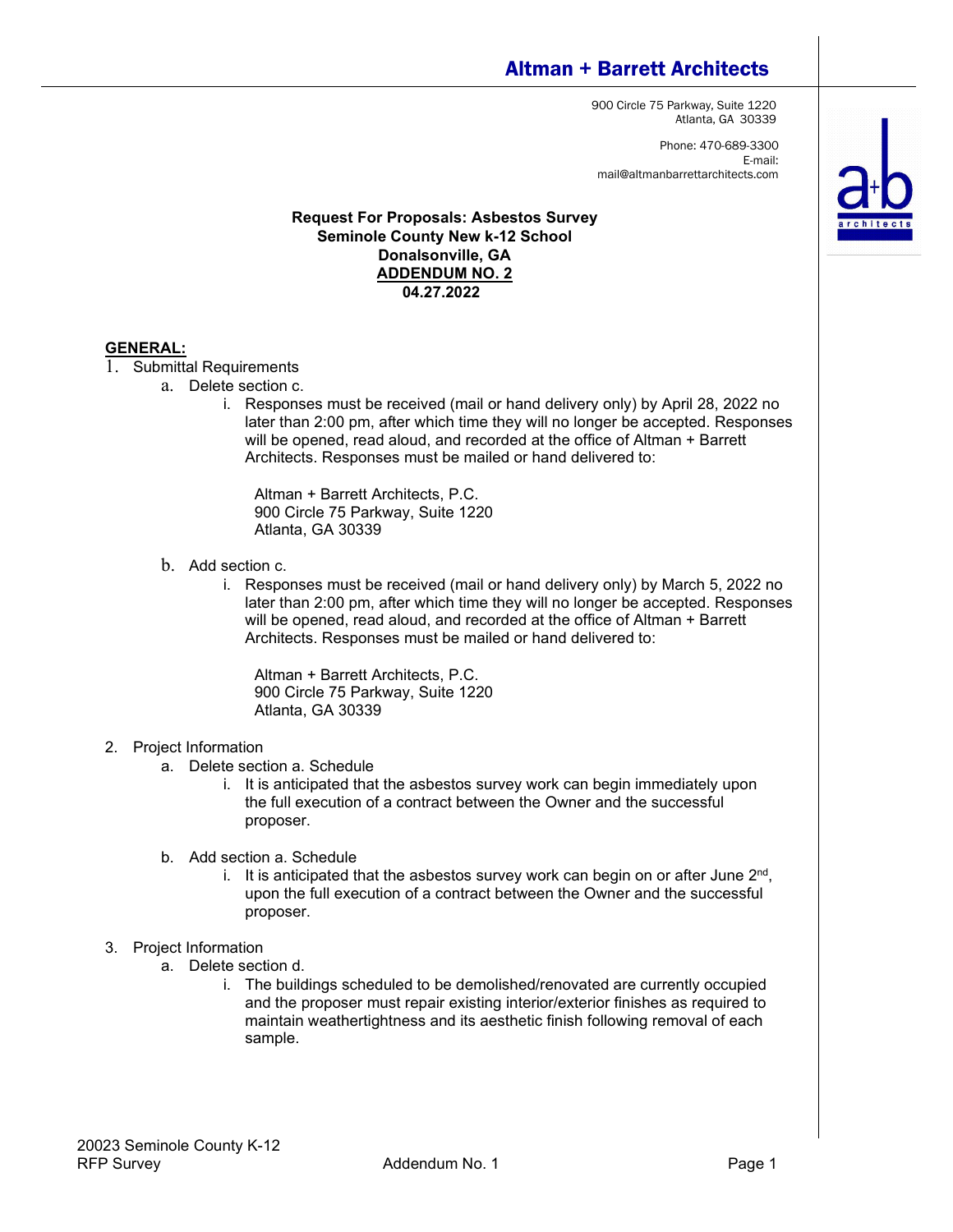- b. Add section d.
	- i. The buildings scheduled to be demolished/renovated are currently occupied and the proposer must repair existing interior/exterior finishes as required to maintain weathertightness and its aesthetic finish following removal of each sample as the buildings will be occupied for two more years following the testing.
- 4. Add the attachments on the following pages for buildings to be demolished and renovated

**END**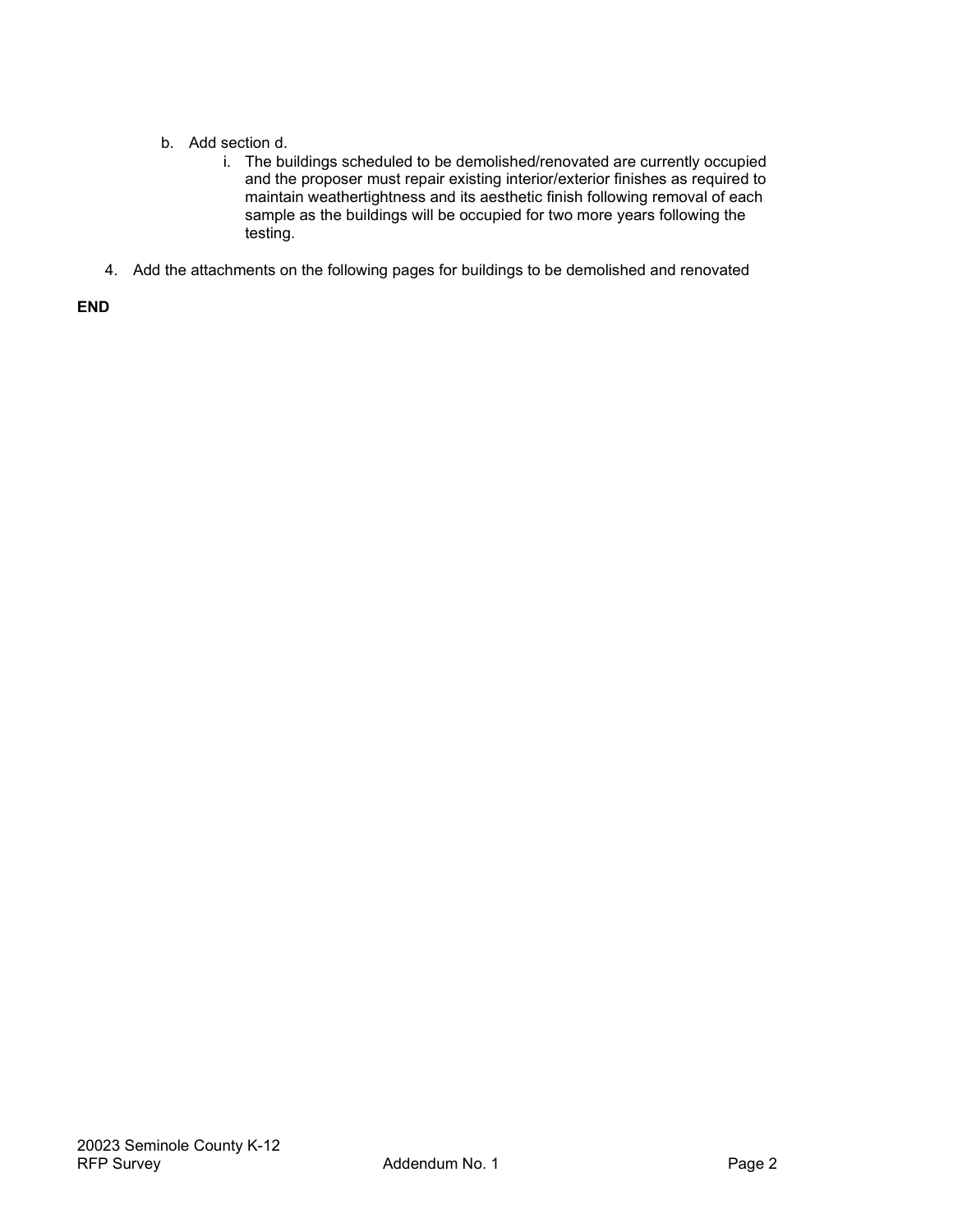Seminole County Middle/High School





**Buildings to be demolished**